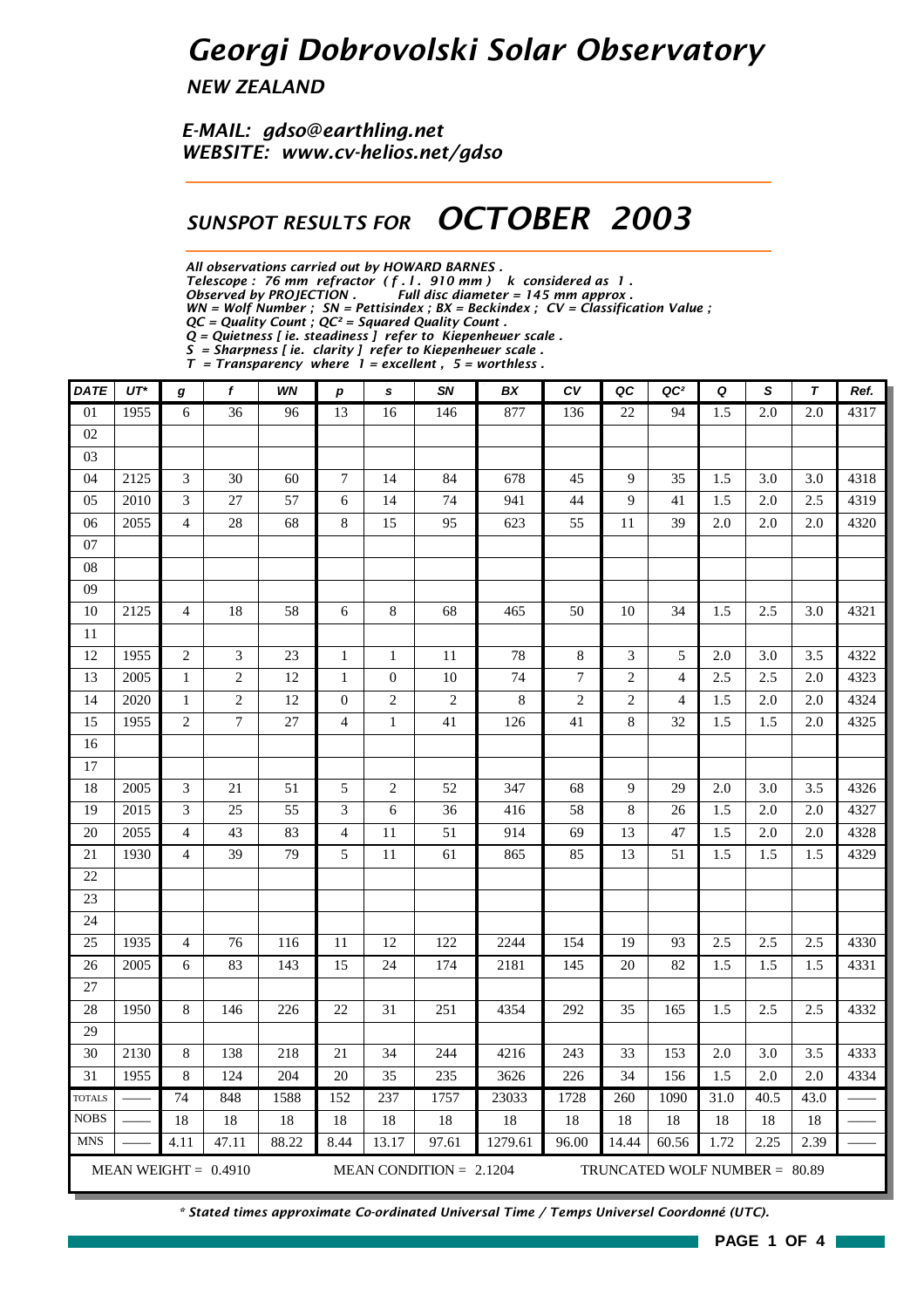## *Georgi Dobrovolski Solar Observatory*

*SUNSPOT DISTRIBUTION & INTER-SOL INDICES FOR*

## *OCTOBER 2003*

*All observations carried out by HOWARD BARNES .*

*Telescope : 76 mm refractor ( f . l . 910 mm ) .*

*Observed by PROJECTION . Full disc diameter = 145 mm approx . IS = Inter-Sol Index .*

*gr = number of multi-spot groups .*

*grfp = number of umbræ within penumbræ within the groups (gr) .*

*grf = number of non-penumbral spots within the groups (gr) .*

*efp = number of single penumbral spots .*

*ef = number of single non-penumbral spots .*

*Q = Quietness [ ie. steadiness ] refer to Kiepenheuer scale .*

*S = Sharpness [ ie. clarity ] refer to Kiepenheuer scale .*  $\frac{1}{2}$  =  $\frac{1}{2}$  = excellent  $\frac{1}{2}$  = worthless

| <b>DATE</b>     | $\overline{UT}$ | $\overline{1S}$ | gr               | grfp           | grf            | efp              | $_{\rm ef}$      | $\overline{\mathbf{Q}}$ | $\overline{s}$ | $\overline{\tau}$ | Ref. |
|-----------------|-----------------|-----------------|------------------|----------------|----------------|------------------|------------------|-------------------------|----------------|-------------------|------|
| 01              | 1955            | 40              | $\overline{4}$   | 18             | 16             | $\overline{c}$   | $\boldsymbol{0}$ | 1.5                     | $2.0\,$        | 2.0               | 4317 |
| $02\,$          |                 |                 |                  |                |                |                  |                  |                         |                |                   |      |
| 03              |                 |                 |                  |                |                |                  |                  |                         |                |                   |      |
| 04              | 2125            | 32              | $\sqrt{2}$       | 16             | 13             | $\boldsymbol{0}$ | $\mathbf{1}$     | 1.5                     | 3.0            | 3.0               | 4318 |
| 05              | 2010            | 28              | $1\,$            | 12             | 13             | $\mathbf{1}$     | $1\,$            | 1.5                     | $2.0\,$        | 2.5               | 4319 |
| 06              | 2055            | 30              | $\sqrt{2}$       | $12\,$         | 14             | $\mathbf{1}$     | $\mathbf{1}$     | $2.0\,$                 | $2.0\,$        | $2.0\,$           | 4320 |
| 07              |                 |                 |                  |                |                |                  |                  |                         |                |                   |      |
| ${\bf 08}$      |                 |                 |                  |                |                |                  |                  |                         |                |                   |      |
| 09              |                 |                 |                  |                |                |                  |                  |                         |                |                   |      |
| $10\,$          | 2125            | 20              | $\overline{2}$   | 9              | $\overline{7}$ | $\mathbf 1$      | $\mathbf{1}$     | 1.5                     | 2.5            | 3.0               | 4321 |
| $\overline{11}$ |                 |                 |                  |                |                |                  |                  |                         |                |                   |      |
| 12              | 1955            | $\overline{4}$  | $\mathbf{1}$     | $\overline{2}$ | $\mathbf{0}$   | $\mathbf{0}$     | $\mathbf{1}$     | 2.0                     | 3.0            | 3.5               | 4322 |
| 13              | 2005            | 3               | $\mathbf{1}$     | $\overline{c}$ | $\overline{0}$ | $\overline{0}$   | $\mathbf{0}$     | $2.5\,$                 | 2.5            | 2.0               | 4323 |
| 14              | 2020            | 3               | $\mathbf{1}$     | $\mathbf{0}$   | 2              | $\mathbf{0}$     | $\mathbf{0}$     | 1.5                     | 2.0            | 2.0               | 4324 |
| 15              | 1955            | 9               | $\overline{c}$   | $\sqrt{6}$     | $\,1\,$        | $\boldsymbol{0}$ | $\boldsymbol{0}$ | 1.5                     | 1.5            | $2.0\,$           | 4325 |
| 16              |                 |                 |                  |                |                |                  |                  |                         |                |                   |      |
| $17\,$          |                 |                 |                  |                |                |                  |                  |                         |                |                   |      |
| 18              | 2005            | 23              | $\sqrt{2}$       | 18             | $\sqrt{2}$     | $\mathbf{1}$     | $\mathbf{0}$     | $2.0\,$                 | 3.0            | 3.5               | 4326 |
| 19              | 2015            | 27              | $\sqrt{2}$       | 19             | $\sqrt{5}$     | $\mathbf{0}$     | 1                | 1.5                     | $2.0\,$        | $2.0\,$           | 4327 |
| 20              | 2055            | 47              | $\overline{4}$   | 32             | $11\,$         | $\boldsymbol{0}$ | $\boldsymbol{0}$ | 1.5                     | $2.0\,$        | $2.0\,$           | 4328 |
| 21              | 1930            | 42              | $\overline{3}$   | $28\,$         | $10\,$         | $\boldsymbol{0}$ | $\,1\,$          | 1.5                     | 1.5            | 1.5               | 4329 |
| 22              |                 |                 |                  |                |                |                  |                  |                         |                |                   |      |
| $23\,$          |                 |                 |                  |                |                |                  |                  |                         |                |                   |      |
| $24\,$          |                 |                 |                  |                |                |                  |                  |                         |                |                   |      |
| 25              | 1935            | 80              | $\overline{4}$   | 64             | 12             | $\boldsymbol{0}$ | $\mathbf{0}$     | 2.5                     | 2.5            | 2.5               | 4330 |
| $26\,$          | 2005            | 87              | $\overline{4}$   | 58             | 23             | $\mathbf{1}$     | $\mathbf{1}$     | 1.5                     | 1.5            | 1.5               | 4331 |
| 27              |                 |                 |                  |                |                |                  |                  |                         |                |                   |      |
| 28              | 1950            | 153             | $\boldsymbol{7}$ | 114            | 31             | $\,1$            | $\boldsymbol{0}$ | 1.5                     | 2.5            | 2.5               | 4332 |
| 29              |                 |                 |                  |                |                |                  |                  |                         |                |                   |      |
| $30\,$          | 2130            | 145             | $\boldsymbol{7}$ | 104            | 33             | $\mathbf{0}$     | $\mathbf{1}$     | $2.0\,$                 | $3.0\,$        | 3.5               | 4333 |
| 31              | 1955            | 132             | $\,8\,$          | 89             | 35             | $\mathbf{0}$     | $\mathbf{0}$     | 1.5                     | $2.0\,$        | $2.0\,$           | 4334 |
| <b>TOTALS</b>   |                 | 905             | 57               | 603            | 228            | $\sqrt{8}$       | $\overline{9}$   | 31.0                    | 40.5           | 43.0              |      |
| <b>NOBS</b>     |                 | $18\,$          | $18\,$           | $18\,$         | $18\,$         | 18               | $18\,$           | $18\,$                  | $18\,$         | $18\,$            |      |
| <b>MNS</b>      |                 | 50.28           | 3.17             | 33.50          | 12.67          | 0.44             | 0.50             | 1.72                    | 2.25           | 2.39              |      |

**PAGE 2 OF 4**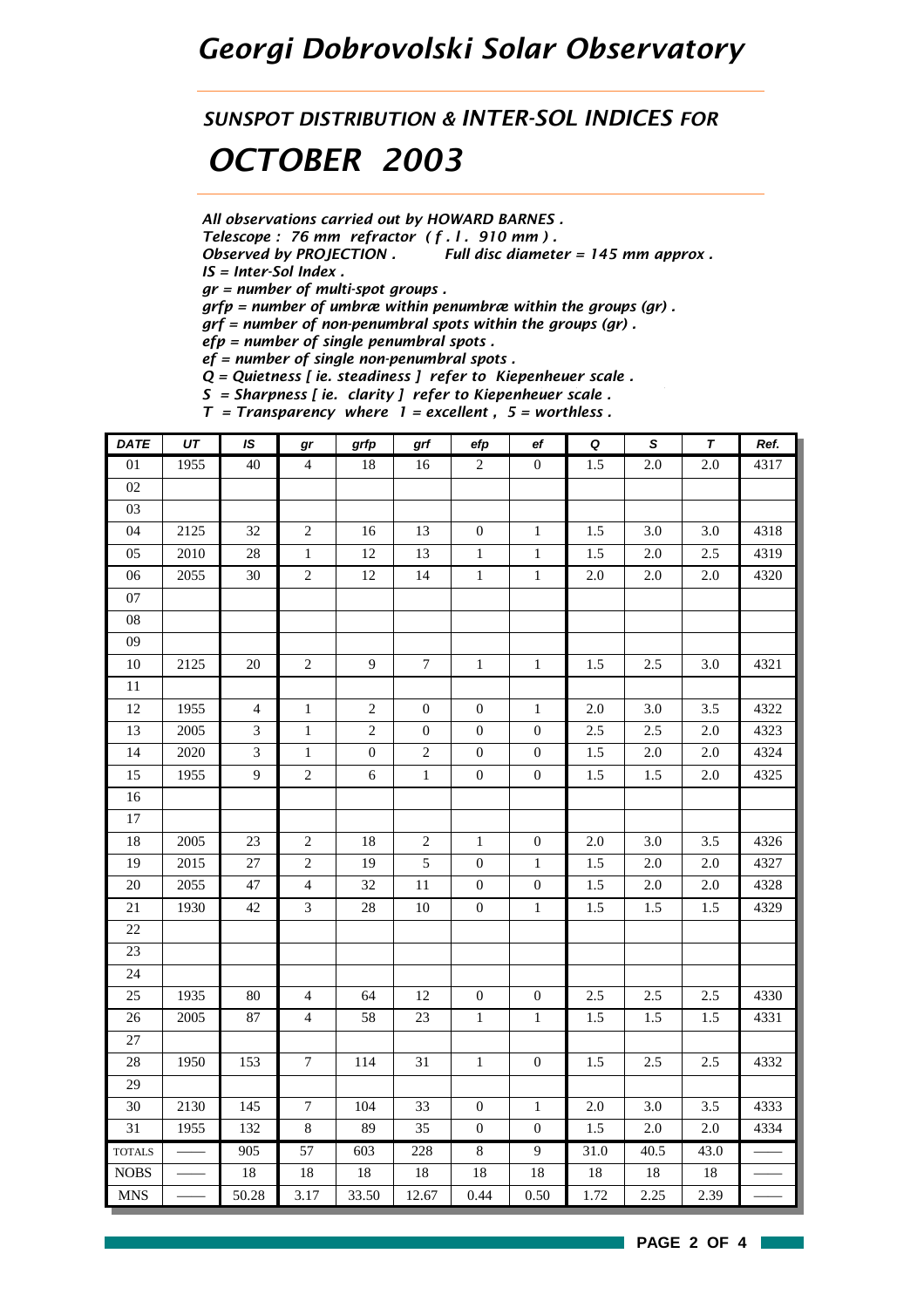### *SUNSPOT CENSUS BY CLASSIFICATION FOR*

# *OCTOBER 2003*

*All observations carried out by HOWARD BARNES . Telescope : 76 mm refractor ( f . l . 910 mm ) .* **Full disc diameter = 145 mm approx.** *IF 2 OR MORE REGIONS ARE OF THE SAME CLASSIFICATION , THEN SUNSPOT COUNTS ARE SEPARATED BY SOLIDI ( / ) .*

| <b>DATE</b>         | UT   |                  | Α                |                  | В                |                  | $\pmb{C}$        |                  | D                                        |                  | E                |                  | F                                         | G<br>H           |                  |                  |                  | J                |                  |
|---------------------|------|------------------|------------------|------------------|------------------|------------------|------------------|------------------|------------------------------------------|------------------|------------------|------------------|-------------------------------------------|------------------|------------------|------------------|------------------|------------------|------------------|
|                     |      | $\bm{g}$         | f                | g                | f                | g                | $\mathbf f$      | g                | f                                        | g                | f                | g                | f                                         | g                | f                | g                | f                | g                | $\mathbf f$      |
| 01                  | 1955 | $\mathbf{0}$     | $\overline{0}$   | $\mathbf{0}$     | $\overline{0}$   | $\mathbf{1}$     | $\overline{4}$   | $\mathbf{1}$     | 8                                        | $\mathbf{1}$     | 15               | $\mathbf{1}$     | $7\phantom{.0}$                           | $\boldsymbol{0}$ | $\boldsymbol{0}$ | $\boldsymbol{0}$ | $\boldsymbol{0}$ | 2                | 1/1              |
| 02                  |      |                  |                  |                  |                  |                  |                  |                  |                                          |                  |                  |                  |                                           |                  |                  |                  |                  |                  |                  |
| 03                  |      |                  |                  |                  |                  |                  |                  |                  |                                          |                  |                  |                  |                                           |                  |                  |                  |                  |                  |                  |
| 04                  | 2125 | $\mathbf{1}$     | 1                | $\mathbf{0}$     | $\mathbf{0}$     | $\mathbf{1}$     | 3                | $\mathbf{0}$     | $\boldsymbol{0}$                         | $\mathbf{1}$     | 26               | $\mathbf{0}$     | $\boldsymbol{0}$                          | $\boldsymbol{0}$ | $\boldsymbol{0}$ | $\boldsymbol{0}$ | $\boldsymbol{0}$ | $\boldsymbol{0}$ | $\boldsymbol{0}$ |
| 05                  | 2010 | 1                | $\mathbf{1}$     | $\mathbf{0}$     | $\overline{0}$   | $\boldsymbol{0}$ | $\boldsymbol{0}$ | $\boldsymbol{0}$ | $\boldsymbol{0}$                         | $\boldsymbol{0}$ | $\boldsymbol{0}$ | $\mathbf{1}$     | 25                                        | $\boldsymbol{0}$ | $\boldsymbol{0}$ | $\boldsymbol{0}$ | $\boldsymbol{0}$ | 1                | $\mathbf{1}$     |
| 06                  | 2055 | 1                | $\mathbf{1}$     | $\mathbf{0}$     | $\overline{0}$   | $\mathbf{1}$     | $\overline{4}$   | $\mathbf{0}$     | $\boldsymbol{0}$                         | $\mathbf{1}$     | 22               | $\boldsymbol{0}$ | $\boldsymbol{0}$                          | $\boldsymbol{0}$ | $\mathbf{0}$     | $\boldsymbol{0}$ | $\mathbf{0}$     | $\mathbf{1}$     | $\mathbf{1}$     |
| 07                  |      |                  |                  |                  |                  |                  |                  |                  |                                          |                  |                  |                  |                                           |                  |                  |                  |                  |                  |                  |
| 08                  |      |                  |                  |                  |                  |                  |                  |                  |                                          |                  |                  |                  |                                           |                  |                  |                  |                  |                  |                  |
| 09                  |      |                  |                  |                  |                  |                  |                  |                  |                                          |                  |                  |                  |                                           |                  |                  |                  |                  |                  |                  |
| 10                  | 2125 | $\mathbf{1}$     | $\mathbf{1}$     | $\boldsymbol{0}$ | $\mathbf{0}$     | $\mathbf{0}$     | $\boldsymbol{0}$ | $\mathbf{0}$     | $\boldsymbol{0}$                         | $\mathbf{1}$     | 14               | $\boldsymbol{0}$ | $\boldsymbol{0}$                          | $\boldsymbol{0}$ | $\mathbf{0}$     | $\boldsymbol{0}$ | $\boldsymbol{0}$ | $\mathbf{2}$     | 1/2              |
| 11                  |      |                  |                  |                  |                  |                  |                  |                  |                                          |                  |                  |                  |                                           |                  |                  |                  |                  |                  |                  |
| 12                  | 1955 | $\mathbf{1}$     | $\mathbf{1}$     | $\mathbf{0}$     | $\overline{0}$   | $\boldsymbol{0}$ | $\boldsymbol{0}$ | $\boldsymbol{0}$ | $\boldsymbol{0}$                         | $\boldsymbol{0}$ | $\boldsymbol{0}$ | $\mathbf{0}$     | $\boldsymbol{0}$                          | $\overline{0}$   | $\mathbf{0}$     | $\boldsymbol{0}$ | $\boldsymbol{0}$ | 1                | $\overline{2}$   |
| 13                  | 2005 | $\overline{0}$   | $\mathbf{0}$     | $\boldsymbol{0}$ | $\mathbf{0}$     | $\mathbf{0}$     | $\boldsymbol{0}$ | $\boldsymbol{0}$ | $\boldsymbol{0}$                         | $\boldsymbol{0}$ | $\bf{0}$         | $\boldsymbol{0}$ | $\boldsymbol{0}$                          | $\boldsymbol{0}$ | $\mathbf{0}$     | $\bf{0}$         | $\mathbf{0}$     | 1                | $\overline{2}$   |
| 14                  | 2020 | $\mathbf{0}$     | $\boldsymbol{0}$ | -1               | $\overline{2}$   | $\boldsymbol{0}$ | $\boldsymbol{0}$ | $\mathbf{0}$     | $\boldsymbol{0}$                         | $\boldsymbol{0}$ | $\boldsymbol{0}$ | $\boldsymbol{0}$ | $\boldsymbol{0}$                          | $\boldsymbol{0}$ | $\mathbf{0}$     | $\boldsymbol{0}$ | $\overline{0}$   | $\boldsymbol{0}$ | $\mathbf{0}$     |
| 15                  | 1955 | $\boldsymbol{0}$ | $\boldsymbol{0}$ | $\boldsymbol{0}$ | $\mathbf{0}$     | $\mathbf{0}$     | $\boldsymbol{0}$ | $\overline{c}$   | 3/4                                      | $\boldsymbol{0}$ | $\boldsymbol{0}$ | $\boldsymbol{0}$ | $\boldsymbol{0}$                          | $\boldsymbol{0}$ | $\mathbf{0}$     | $\boldsymbol{0}$ | $\boldsymbol{0}$ | $\boldsymbol{0}$ | $\boldsymbol{0}$ |
| 16                  |      |                  |                  |                  |                  |                  |                  |                  |                                          |                  |                  |                  |                                           |                  |                  |                  |                  |                  |                  |
| 17                  |      |                  |                  |                  |                  |                  |                  |                  |                                          |                  |                  |                  |                                           |                  |                  |                  |                  |                  |                  |
| 18                  | 2005 | $\boldsymbol{0}$ | $\overline{0}$   | $\mathbf{0}$     | $\overline{0}$   | $\mathbf{1}$     | 5                | $\mathbf{1}$     | 15                                       | $\boldsymbol{0}$ | $\boldsymbol{0}$ | $\boldsymbol{0}$ | $\boldsymbol{0}$                          | $\mathbf{0}$     | $\mathbf{0}$     | $\boldsymbol{0}$ | $\boldsymbol{0}$ | $\mathbf{1}$     | $\mathbf{1}$     |
| 19                  | 2015 | 1                | 1                | $\mathbf{0}$     | $\boldsymbol{0}$ | $\mathbf{1}$     | $\overline{c}$   | $\mathbf{1}$     | 22                                       | $\boldsymbol{0}$ | $\boldsymbol{0}$ | $\mathbf{0}$     | $\boldsymbol{0}$                          | $\boldsymbol{0}$ | $\boldsymbol{0}$ | $\boldsymbol{0}$ | $\boldsymbol{0}$ | $\boldsymbol{0}$ | $\boldsymbol{0}$ |
| 20                  | 2055 | $\boldsymbol{0}$ | $\boldsymbol{0}$ | -1               | $\overline{c}$   | $\sqrt{2}$       | 3/4              | $\boldsymbol{0}$ | $\boldsymbol{0}$                         | $\mathbf{1}$     | 34               | $\mathbf{0}$     | $\boldsymbol{0}$                          | $\boldsymbol{0}$ | $\mathbf{0}$     | $\boldsymbol{0}$ | $\boldsymbol{0}$ | $\boldsymbol{0}$ | $\boldsymbol{0}$ |
| 21                  | 1930 | -1               | $\mathbf{1}$     | $\mathbf{0}$     | $\overline{0}$   | $\mathbf{1}$     | $\overline{4}$   | $\mathbf{1}$     | 3                                        | $\mathbf{1}$     | 31               | $\mathbf{0}$     | $\boldsymbol{0}$                          | $\boldsymbol{0}$ | $\boldsymbol{0}$ | $\mathbf{0}$     | $\mathbf{0}$     | $\mathbf{0}$     | $\mathbf{0}$     |
| 22                  |      |                  |                  |                  |                  |                  |                  |                  |                                          |                  |                  |                  |                                           |                  |                  |                  |                  |                  |                  |
| 23                  |      |                  |                  |                  |                  |                  |                  |                  |                                          |                  |                  |                  |                                           |                  |                  |                  |                  |                  |                  |
| 24                  |      |                  |                  |                  |                  |                  |                  |                  |                                          |                  |                  |                  |                                           |                  |                  |                  |                  |                  |                  |
| 25                  | 1935 | $\mathbf{0}$     | $\boldsymbol{0}$ | $\mathbf{0}$     | $\mathbf{0}$     | $\mathbf{0}$     | $\boldsymbol{0}$ | $\mathbf{2}$     | 3/6                                      | $\mathbf{1}$     | 30               | 1                | 37                                        | $\boldsymbol{0}$ | $\boldsymbol{0}$ | $\mathbf{0}$     | $\boldsymbol{0}$ | $\mathbf{0}$     | $\boldsymbol{0}$ |
| 26                  | 2005 | -1               | $\mathbf{1}$     | $\mathbf{0}$     | $\mathbf{0}$     | $\mathbf{1}$     | 11               | $\sqrt{2}$       | 4/22                                     | $\boldsymbol{0}$ | $\boldsymbol{0}$ | 1                | 44                                        | $\boldsymbol{0}$ | $\boldsymbol{0}$ | $\boldsymbol{0}$ | $\boldsymbol{0}$ | $\mathbf{1}$     | $\mathbf{1}$     |
| 27                  |      |                  |                  |                  |                  |                  |                  |                  |                                          |                  |                  |                  |                                           |                  |                  |                  |                  |                  |                  |
| 28                  | 1950 | $\mathbf{0}$     | $\mathbf{0}$     | $\mathbf{0}$     | $\mathbf{0}$     | $\boldsymbol{0}$ | $\mathbf{0}$     | $\overline{4}$   | 7/9/11/14                                | $\mathbf{1}$     | 15               | $\overline{c}$   | 37/52                                     | $\boldsymbol{0}$ | $\mathbf{0}$     | $\mathbf{0}$     | $\mathbf{0}$     | 1                | $\mathbf{1}$     |
| 29                  |      |                  |                  |                  |                  |                  |                  |                  |                                          |                  |                  |                  |                                           |                  |                  |                  |                  |                  |                  |
| 30                  | 2130 | 1                | $\mathbf{1}$     | $\boldsymbol{0}$ | $\mathbf{0}$     | $\boldsymbol{0}$ | $\boldsymbol{0}$ | 5                | 5/7/8/8/12                               | $\boldsymbol{0}$ | $\boldsymbol{0}$ | $\sqrt{2}$       | 42/55                                     | $\mathbf{0}$     | $\mathbf{0}$     | $\boldsymbol{0}$ | $\boldsymbol{0}$ | $\boldsymbol{0}$ | $\boldsymbol{0}$ |
| 31<br><b>TOTALS</b> | 1955 | $\mathbf{0}$     | $\boldsymbol{0}$ | $\mathbf{1}$     | $\mathbf{2}$     | $\boldsymbol{0}$ | $\boldsymbol{0}$ | 5                | 4/5/8/12/14                              | $\mathbf{0}$     | $\boldsymbol{0}$ | $\sqrt{2}$       | 32/47                                     | $\boldsymbol{0}$ | $\boldsymbol{0}$ | $\boldsymbol{0}$ | $\boldsymbol{0}$ | $\boldsymbol{0}$ | $\boldsymbol{0}$ |
|                     |      | $\overline{9}$   | $\overline{9}$   | $\sqrt{3}$       | $\sqrt{6}$       | $\overline{9}$   | $40\,$           | $24\,$           | 214                                      | $\,8\,$          | 187              | $10\,$           | 378                                       | $\boldsymbol{0}$ | $\boldsymbol{0}$ | $\boldsymbol{0}$ | $\boldsymbol{0}$ | $11\,$           | 14               |
|                     |      |                  |                  |                  |                  |                  |                  |                  | REGIONAL PERCENTAGES                     |                  |                  |                  |                                           |                  |                  |                  |                  |                  |                  |
| $\mathbf A$         |      |                  | $\, {\bf B}$     |                  | ${\bf C}$        |                  | ${\bf D}$        |                  | ${\bf E}$                                |                  | $\mathbf F$      | ${\bf G}$        | $\, {\rm H}$                              |                  |                  | $\bf J$          |                  |                  | <b>SIGMAg</b>    |
| 12.2                |      |                  | 4.1              |                  | 12.2             |                  | 32.4             |                  | 10.8                                     |                  | 13.5             | $0.0\,$          | $0.0\,$                                   |                  |                  | 14.9             |                  |                  | 74               |
|                     |      |                  |                  |                  | $NOBS = 18$      |                  |                  |                  | $p / g$ mean = 1.7523                    |                  |                  |                  | $\overline{f}/\overline{g}$ mean = 9.1759 |                  |                  |                  |                  |                  |                  |
|                     |      |                  |                  |                  |                  |                  |                  |                  | $\bar{p}$ / g mean = 2.0541              |                  |                  |                  | $\frac{1}{2}$ f / g mean = 11.4595        |                  |                  |                  |                  |                  |                  |
|                     |      |                  |                  |                  |                  |                  |                  |                  | GROUP COMPLEXITY INDEX $(GCI) = 13.5135$ |                  |                  |                  |                                           |                  |                  |                  |                  |                  |                  |
|                     |      |                  |                  |                  |                  |                  |                  |                  |                                          |                  |                  |                  |                                           |                  |                  |                  |                  |                  |                  |

**The State**